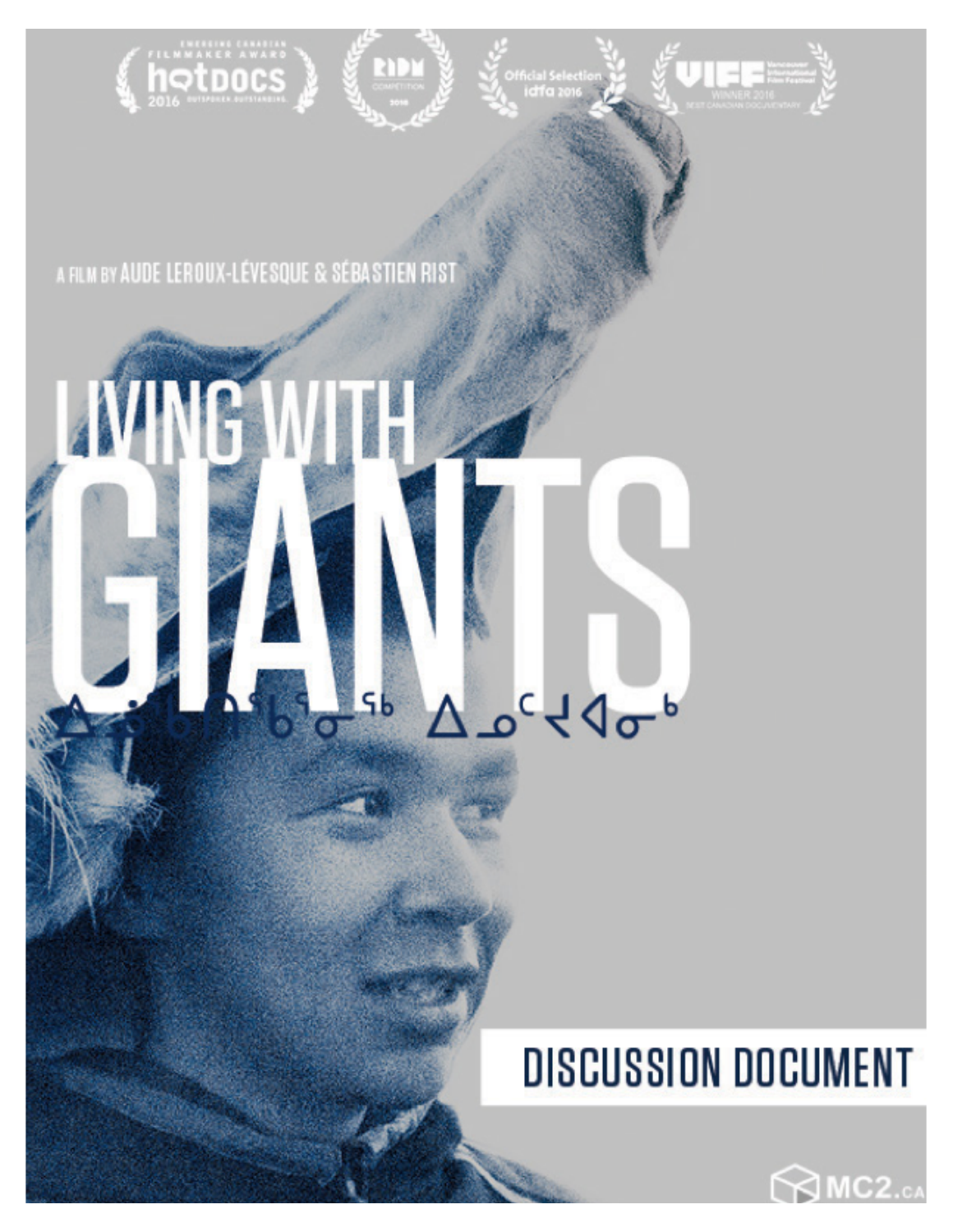# **LIVING!WITH!GIANTS**

# **DISCUSSION GUIDE**

- 1. NOTE TO THE FACILITATOR
- 2. ADRESSED THEMES
- 3. TARGET AUDIENCE
- 4. GEO-POLITICAL CONTEXT
	- a. The territory
	- b. Language and culture
	- c. Overrepresentation in penitentiaries
	- d. Suicide in the Inuit Nunangat
- 5. THE FILM
	- a. Synopsis
	- b. Team
	- c. Prizes and mentions
	- d. Media coverage
- 6.  $FAQ Frequently asked questions$
- 7. THE DIRECTORS' NOTE
- 8. SOURCES AND ADDITIONAL RESSOURCES

Living with Giants delves into the imaginative world of Paulusie Kasudluak, a young Inuk facing responsibilities as he transitions into adulthood. The film portrays his thoughts, his dreams, and his beliefs, and allows for an intimate immersion into his life. Paulusie is a caring son to his ailing father and a good boyfriend. But what begins as the story of an innocent teenager quickly becomes the struggle of a young man coping with the guilt of having made a huge mistake. Tragically, Paulusie takes the most dramatic decision, and commits suicide. *Living with Giants* remains a poetic journey of resilience that echoes issues that are far greater than Paulusie's personal story.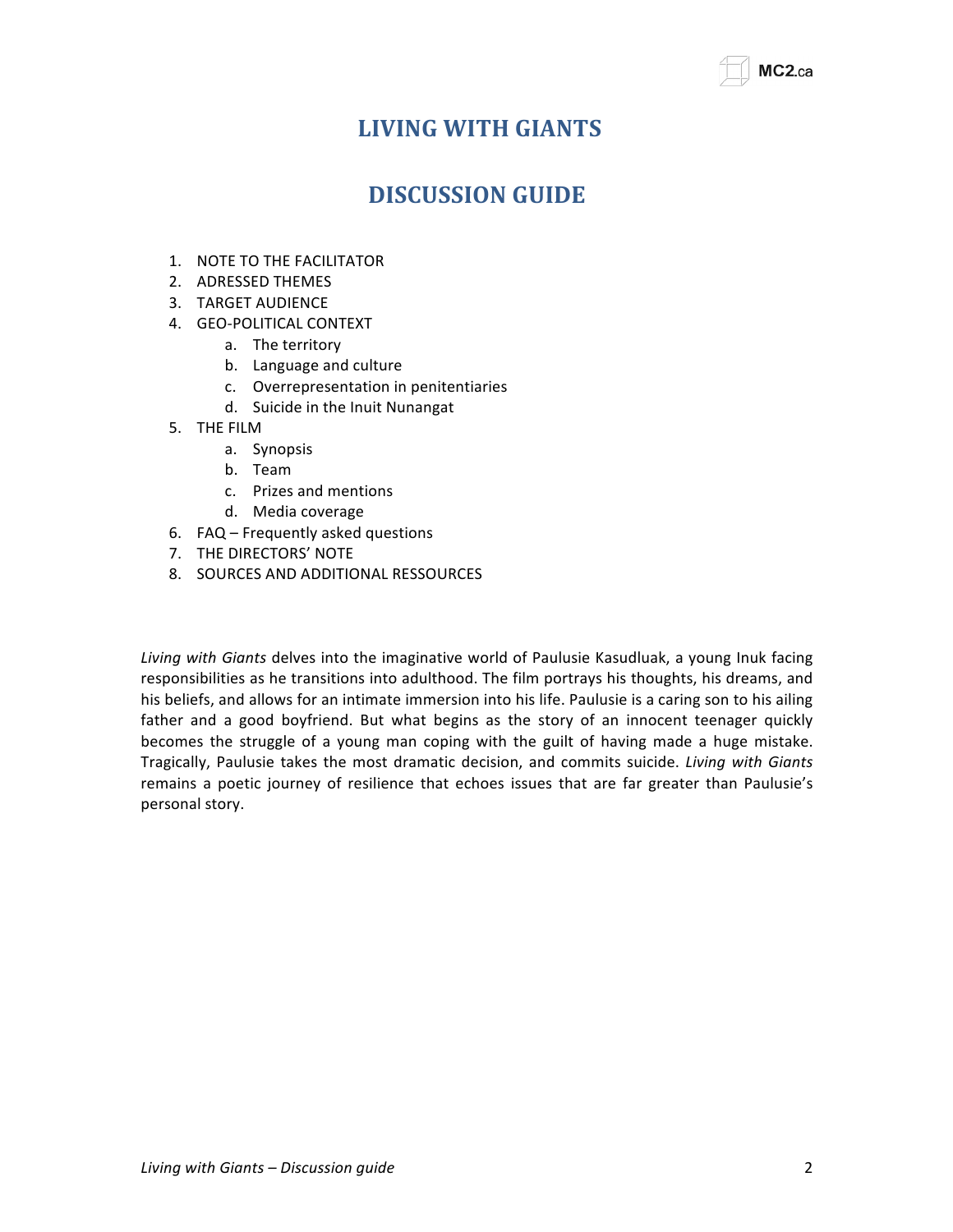# **NOTE TO!THE!FACILITATOR**

The torments of adolescence, the search for one's identity and resilience are universal themes. We can find these themes everywhere on earth as they transcends cultures. That's why we think the story of Paulusie and his family, the people at the core of *Living with Giants*, is relatable with audiences from everywhere. That said, the social cultural context of the story in which Paulusie evolves cannot be disassociated with his story and its tragic ending.

Canada is currently living through important questions concerning its colonial past. The political events (formal apologies, Truth and reconciliation commission, National Inquiry into Missing and Murdered Indigenous Women and Girls) and the amount of fiction and non-fiction films on indigenous issues demonstrate the urgency to treat these issues so that the indigenous people can benefit of the same conditions as all Canadians.

Living with Giants is a poetic, immersive, and contemplative film. It is an atypical documentary that thanks to its privileged and rare access, brings the audience to live intimate moments that are charged with emotions. The documentary does not provide context through texts or statistics. It brings to light questions, rather than answers, and unearth issues more than it offers explanations."

That is why we created this document. Its goal is to offer any person who desires to screen the documentary the necessary tools to inform the public, young or old, about the basic contextual information that would allow bringing forth enlighten discussions. Far from being an exhaustive documentary, we hope nonetheless to offer leads that would allow the facilitator to deepen his research.

In spite of cultural differences, a young public will identify with the subjects, Paulusie and Nikuusie. They are at the dawn of adulthood and are living huge changes. They live through difficult event (sickness, violence, imprisonment, suicide, substance abuse) but are also refreshing examples of youth and hope. The documentary uses a cinematic language to push the narrative, which makes the film also interesting to film students.

We hope that *Living with Giants*, aided by this document, will help bring forth constructive discussions and that issues surrounding suicide, violence and cultural barriers, that are too often taboo, will be discussed and exposed. Our only goal is to pay tribute to Paulusie and his family and that his story, which has been told with respect, serves to better the fate of hundreds of other Inuit and of other Canadians.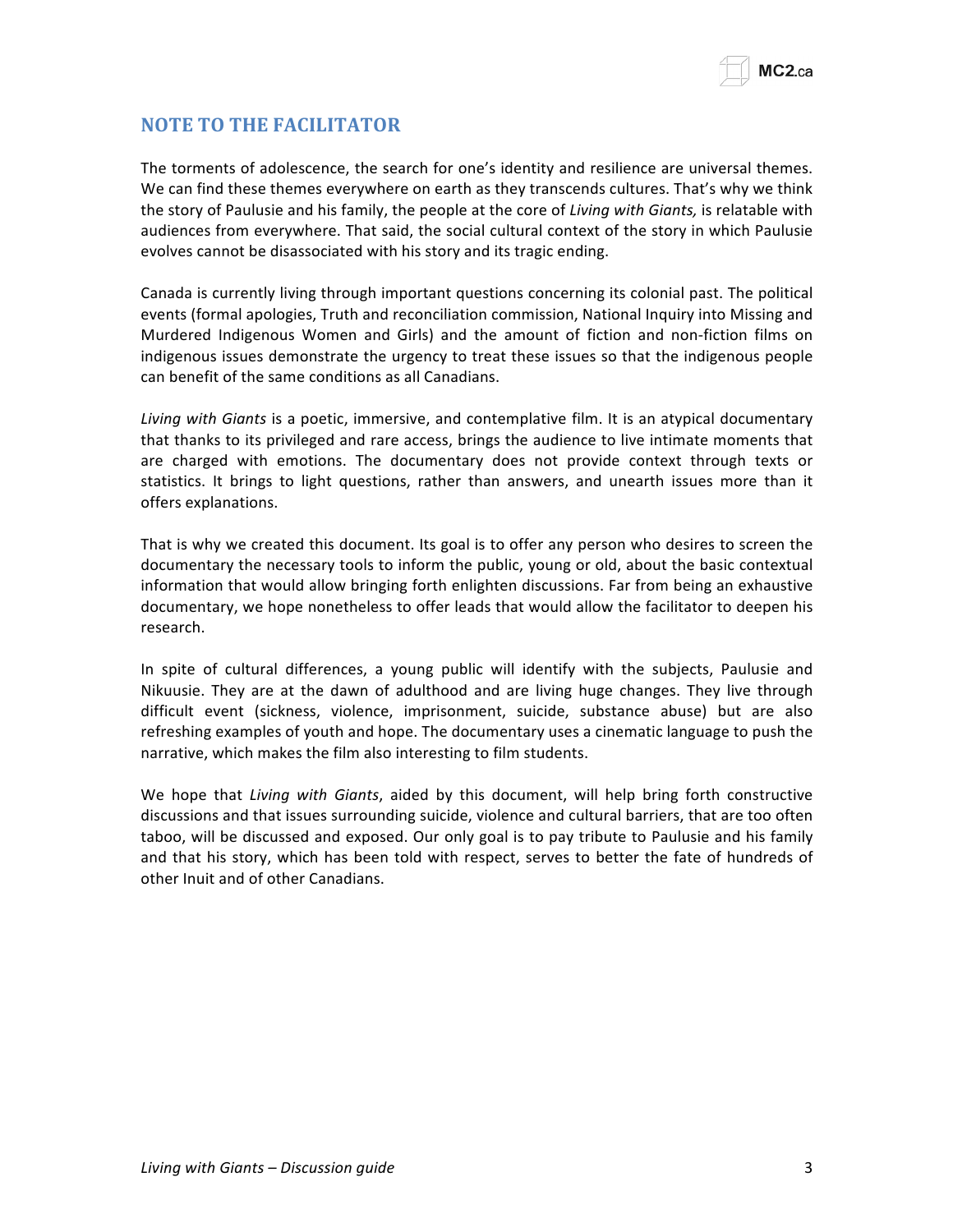

# **ADDRESSED!THEMES!**

- adolescence;
- imprisonment;
- suicide;
- judicial system and public services in Nunavik;
- colonial heritage, assimilation and their intergenerational repercussions;
- violence, domestic violence;
- post traumatic stress disorder;
- grieving process;
- substance abuse;
- cultural choc;
- religion and spirituality;
- Inuit traditions and culture;
- resilience.

# **TARGET AUDIENCE**

## **Secondary students, 2<sup>nd</sup> cycle**

Citizenship, History, Social realm

#### **College students**

Cinema, Anthropology, Sociology, Human sciences, Geography, Philosophy, Indigenous languages

#### **Adult education**

Social and political life, Collectivity and culture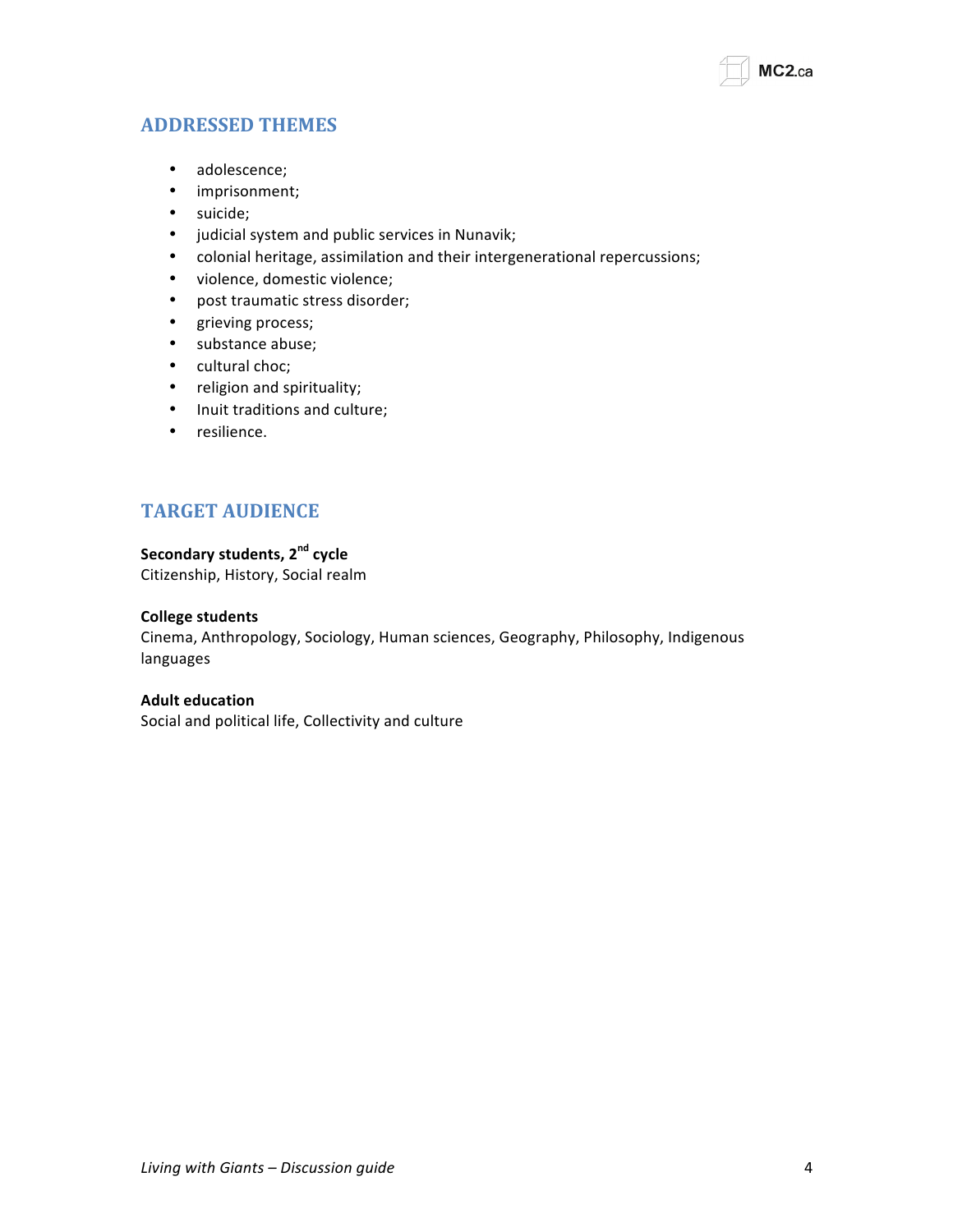# **GEO4POLITICAL!CONTEXT**

#### **The territory**

Three-quarters of Inuit in Canada live in 53 communities across the northern regions of Canada in Inuit Nunangat, which means "the place where Inuit live." Inuit Nunangat is comprised of four regions: Inuvialuit (NWT and Yukon), Nunavut, Nunavik (Northern Quebec) and Nunatsiavut  $(Labrador)<sup>1</sup>$ .

Nunavik is in the arctic region of Quebec. This vast territory is above the 55th parallel is inhabited by 10 750 inhabitants, mainly Inuit, who live in 14 villages along the coasts of Hudson Bay, Hudson Strait and Ungava Bay. Only four of these communities have populations of more than  $1000^2$ .

Inukjuak, village where most of Living with Giants was filmed, is at the junction of the Innuksuak River and the Hudson Bay and has about 1600 inhabitants. Like all other communities of Nunavik, Inukjuak is not connected by road to the rest of Quebec, but is accessible by plane year round. In Inuktitut, Inukjuak means "the giant".



#### **Language and culture**

The word "Inuit" means "people" in Inuktitut, the Inuit language. The singular of Inuit is Inuk. Throughout Inuit Nunangat, Inuktitut is spoken; however, each region has its own dialect(s)<sup>3</sup>. In Nunavik, 99% of the residents consider themselves fluent in Inuktitut<sup>4</sup>, which demonstrate the

<sup>&</sup>lt;sup>1</sup> Source: http://www.aadnc-aandc.gc.ca/eng/1100100014187/1100100014191<br>
<sup>2</sup> http://www.nunavik-tourism.com/Inuit-nunavik.aspx<br>
<sup>3</sup> Source: http://www.aadnc-aandc.gc.ca<br>
<sup>4</sup> Duhaime, G., S. Lévesque and A. Caron, Le Nuna sur la condition autochtone comparée, Université Laval, Québec, 133 p.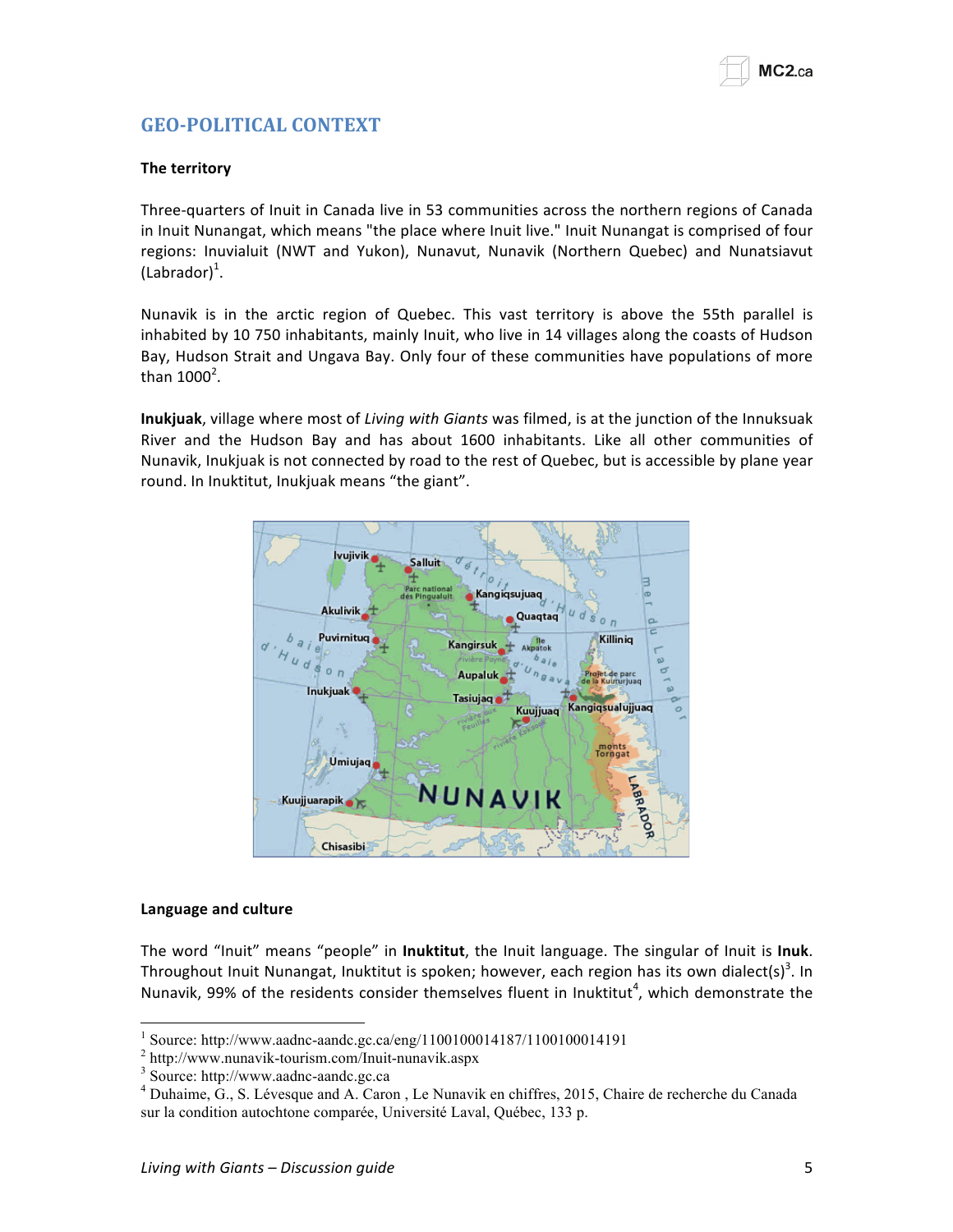rich cultural heritage. Many Inuit, especially the youngest ones, also speak English and sometimes French.

*"Inuit&and&their&ancestors have&lived&in&harmony&with&nature&for&thousands&of&years.&Even&though& the Inuit way of life is more diversified today than in the past, hunting, fishing and gathering* activities for subsistence purposes remain central to life in Nunavik."<sup>5</sup>

#### **Overrepresentation in penitentiaries**

According to Statistics Canada, Indigenous people are overrepresented in detention facilities in the country. Lacking local prisons in Nunavik, offenders like Paulusie are transferred to the South for preventive detention even before they appear before a judge. Moreover, it is not always easy for Nunavik residents to get services in their mother tongue, Inuktitut.

*"In& 2010/2011,& 27%& of& adults& in& provincial& and& territorial& custody& and& 20%& of& those& in& federal&* custody involved Aboriginal people, about seven to eight times higher than the proportion of Aboriginal people (3%) in the adult population as a whole."<sup>6</sup>

#### **Suicide in the Inuit Nunangat**

The challenges facing Inuit today, including physical and mental health challenges, cannot be detached from Canada's colonial past:

*« Statistics&and&research&paint&a&distressing&picture&of&our&society,&in&which&too&many&people&are&* struggling with violence and trauma. These challenges exist against the historical backdrop of Canada's colonization of Inuit Nunangat, in which federal government policy directed the institutions and systems that have destabilized our society by undermining our ability to be self*reliant.* »<sup>7</sup>

In Quebec, the suicide rate of Nunavik is the highest of the province and everywhere in the Inuit Nunangat, it reaches alarming proportions, way above the Canadian average. This is why the Inuit Tapiriit Kanatami launched the National Inuit Suicide Prevention Strategy (NISPS), setting out a series of actions and interventions to address the high number of deaths by suicide among Inuit. The documentation provides a lot of information about the origins of the crises, the risk factors as well as guiding for policy making at the regional and national levels: https://www.itk.ca/national-inuit-suicide-prevention-strategy/

<sup>&</sup>lt;sup>5</sup> http://www.nunavik-tourism.com/Inuit-nunavik.aspx<br>
<sup>6</sup> https://www.statcan.gc.ca/pub/85-002-x/2012001/article/11715-fra.htm#a7<br>
<sup>7</sup> https://www.itk.ca/about-canadian-inuit/#nunangat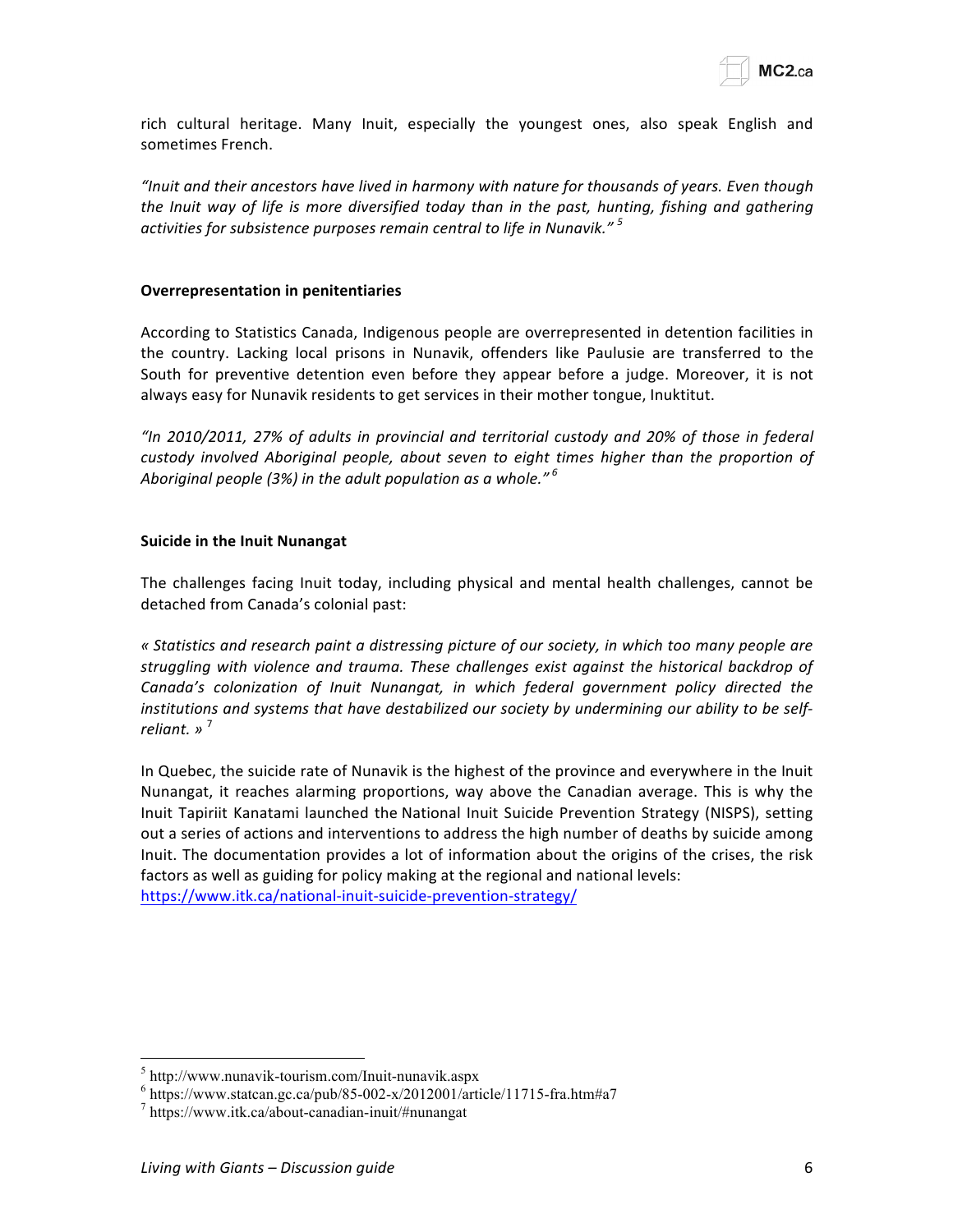

# **THE FILM**

#### **Living with Giants**

78 minutes, 2016

#### **SYNOPSIS**

Living with Giants delves into the imaginative world of Paulusie Kasudluak, a young Inuk facing responsibilities as he transitions into adulthood. The film portrays his thoughts, his dreams, and his beliefs, and allows for an intimate immersion into his life.

Paulusie lives with his adoptive parents in the remote Inuit community of Inukjuak (the Inuktitut word for "giant"). He's a caring son to his ailing father and a good boyfriend. The extreme landscape of Inukjuak—where life and all its routines are controlled by the weather determines if Paulusie is out doing what he enjoys most: hunting and fishing.

One summer night, alcohol gets the better of Paulusie. In a fit of jealousy he assaults someone with a knife, which results in his arrest. He's released on bail a few weeks later, but his short time behind bars has left him with permanent wounds.

For a few months, Paulusie tries to return to the life he lived before his arrest. But his fear of facing trial, returning to prison, and letting down his loved ones is overwhelming. To everyone's shock and surprise, Paulusie follows the same dark path as many in his community and takes his own life.

As tragic as his death is to the community, *Living with Giants* shifts its gaze to Paulusie's family and girlfriend Nikuusi, who now have to follow in their ancestors' footsteps and become giants themselves. Nikuusi finds the motivation to return to school, while Paulusie's mother welcomes his cousin Allie into her home. He becomes the new provider for their family.

Paulusie's death helps resonate pressing issues that are far greater than his personal story, but *Living with Giants* remains first and foremost a poetic journey of resilience.

**TRAILER :!**https://vimeo.com/156597210

#### **TEAM**

**Directors** Sébastien Rist and Aude Leroux-Lévesque

**Camera!and!sound** Sébastien Rist and Aude Leroux-Lévesque

**Producer** Jean-Simon Chartier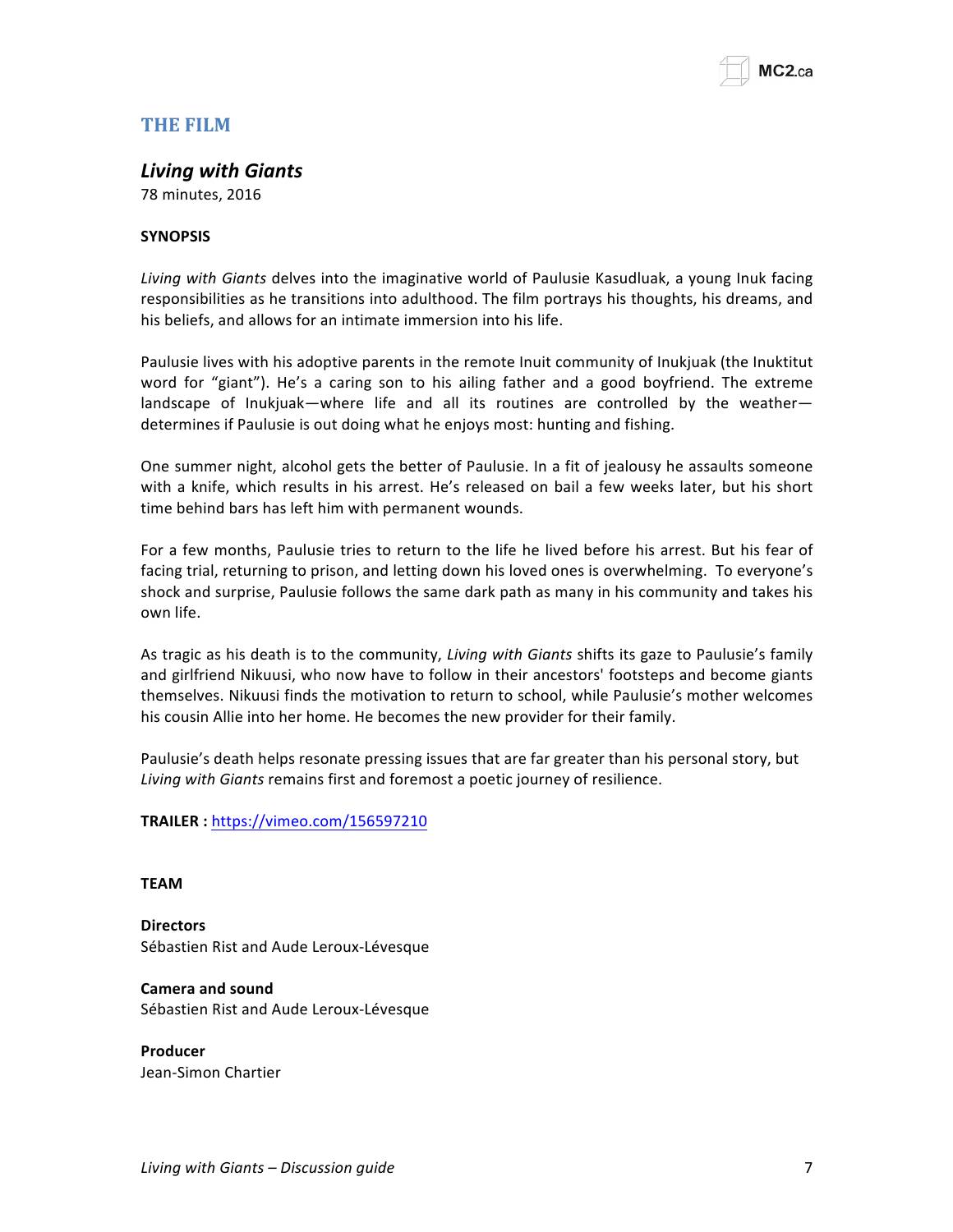

# **Editor**

René Roberge

#### **Music**

Jonathan Rist Anthony Baird **Andres Vial** Warren Spicer Jon Hopkins

#### **PRIZES!AND MENTIONS**

- Best Canadian Documentary, Vancouver International Film Festival 2016
- Best Canadian Emerging Directors, Hot Docs 2016
- Nominated for IRIS prizes 2017 (Best Documentary, Best Editing, Best Cinematography)

#### **MEDIA!COVERAGE**

"A great documentary leaves the storytelling to its subjects and captures the setting and context in which its characters live their lives without altering the landscape or inserting the filmmaker's own voice into the narrative. *Living with Giants* does all of this, and while it doesn't offer any solutions to the struggles faced by its Indigenous characters, it portrays their lives accurately and brings their reality to a mainstream Canadian audience."

> Joshua Grant, The nation http://www.nationnews.ca/living-giants-life-young-inuk/

"In the hands of many directors, *Living with Giants* would be an explicitly political film. Here in Canada, we continue to grapple with a series of crises in many northern indigenous communities, where suicide rates among youth are 11 times the national average and people often despair in the face of the narrowing of prospects, isolation and lack of social support that constitute the colonial legacy. But while the film brushes the edges of the political, Rist and Leroux-Lévesque avoid taking the plunge – their film presents little analysis and provides no context in which to situate the particular story it tells. Yet it is perhaps this refusal to make the film about anything more than itself that makes its impact all the more devastating."

> Josh Eisen, Nonfics https://nonfics.com/living-with-giants-review-332bc35d591e

Articles and reviews:

Review by Joshua Grant, The nation http://www.nationnews.ca/living-giants-life-young-inuk/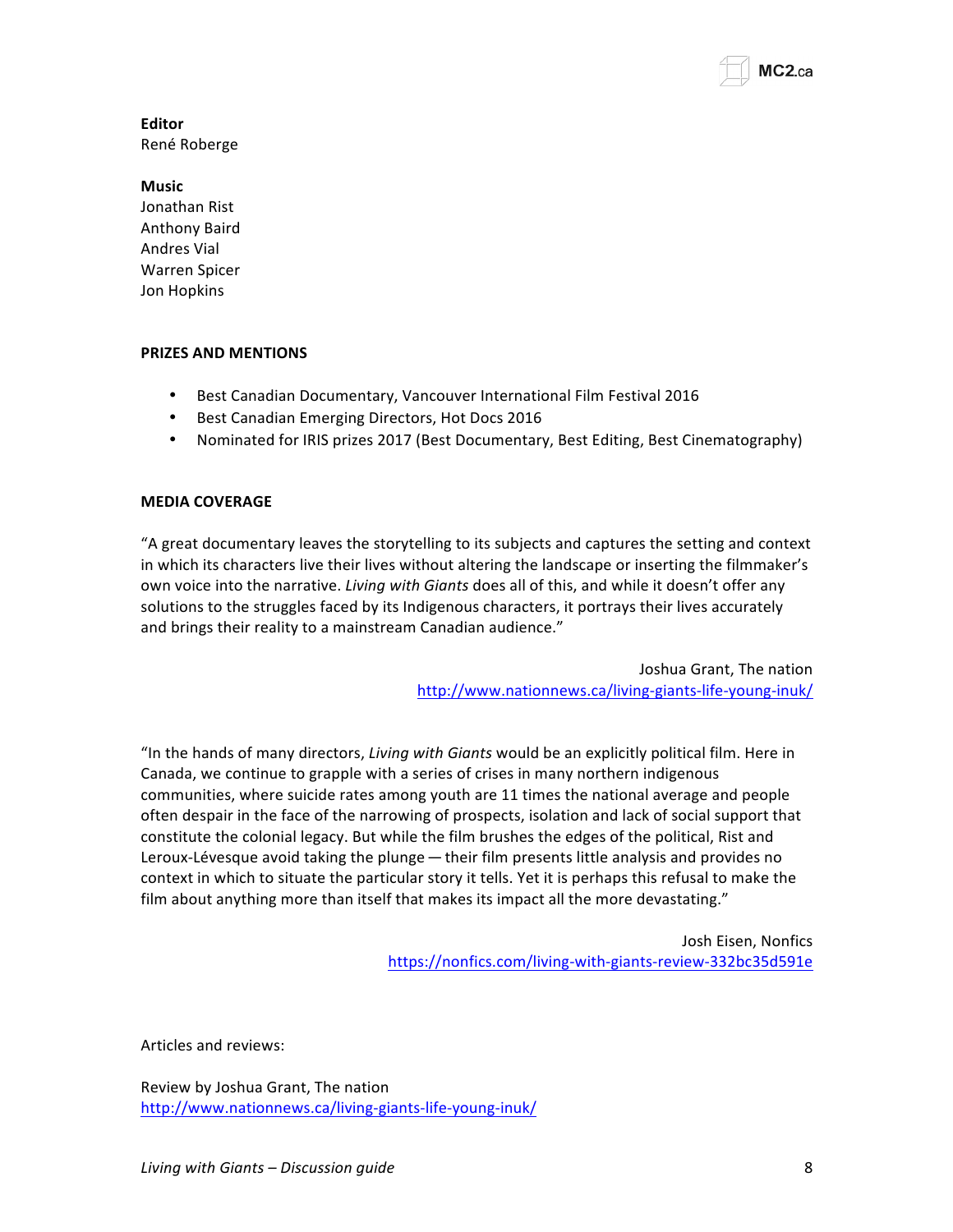Review by Josh Eisen, Nonfics

https://nonfics.com/living-with-giants-review-332bc35d591e

Interview with the directors and Nikuusi Elijasiapik

http://povmagazine.com/articles/view/the-pov-interview-sebastien-rist-aude-leroux-leve-andnikuusi-elijassiapik

Interview with the directors and producer Jean-Simon Chartier https://www.hotdocs.ca/i/jots/living-with-giants

Review by François Lévesque, Le Devoir (French only) http://www.ledevoir.com/culture/cinema/485671/chez-les-geants-une-empreinte-dans-laneige

Review by André Lavoie, Le Devoir (French only) http://www.ledevoir.com/culture/cinema/486121/colosses-aux-pieds-d-argile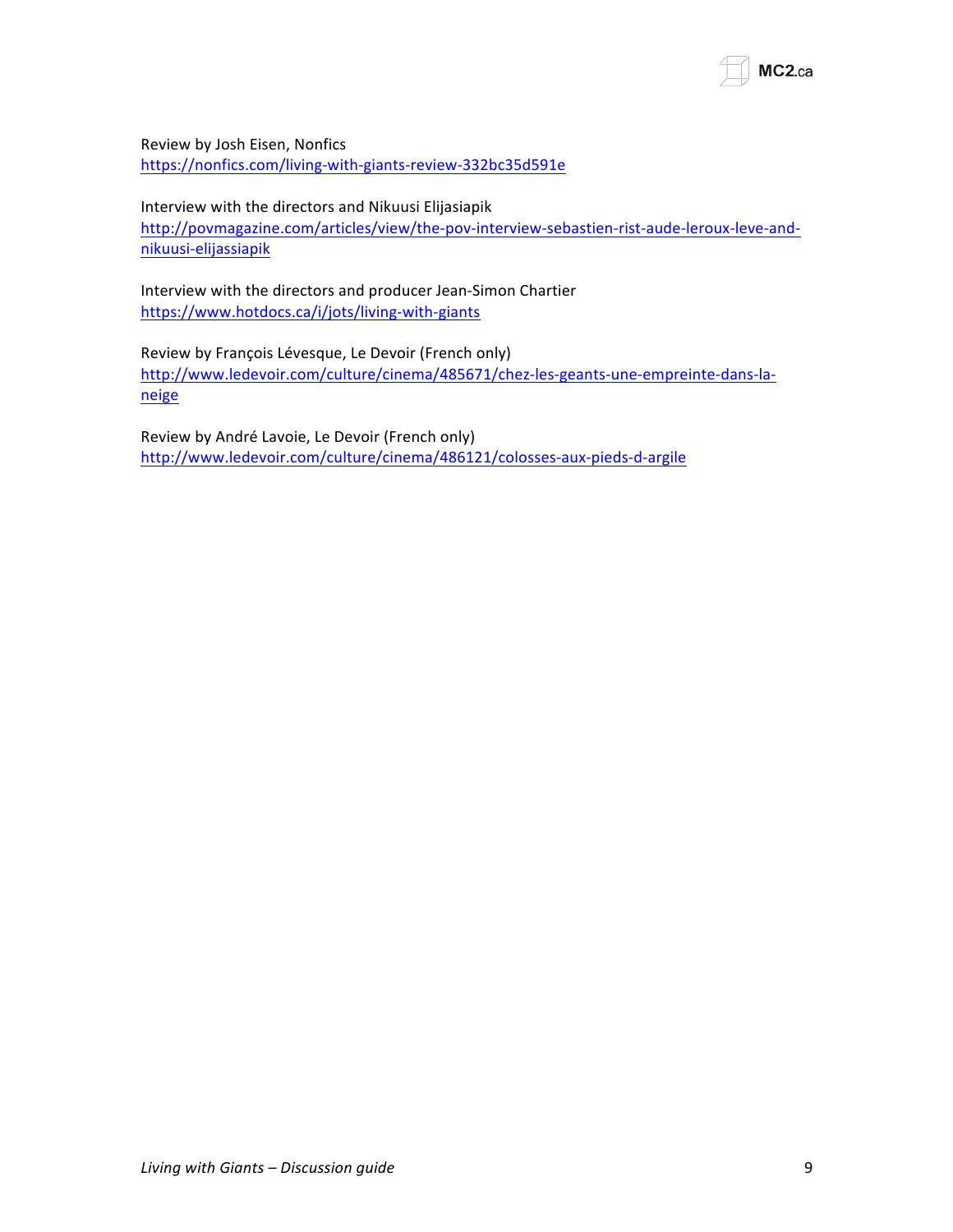

# **FAQ**

Here are the most frequently asked questions the directors got after screening the film. The answers are not scientific; they are rather based on the directors' personal experience in Nunavik during the production that lasted several months. They can nonetheless be useful to the educator in facilitating a discussion with students or guide them for further research.

#### Q:"**Why!was Paulusie!adopted?**

A: Adoption is more common in Inuit communities than in southern communities. It is often done within members of the family and is not generally seen as negative or harmful to the children. Paulusie was adopted by Lucie and Paulusie (the share the same name) when he was 4 years old.

#### Q: Why does Paulusie take the plane to go to prison?

A: Nunavik has it's own police force (KRP, Kativik Regonial Police) but has no prisons. Police stations are normally equipped with small temporary cells. Given the nature of the crime committed by Paulusie, he was transferred by plane to a prison in Amos, in Abitibi, in preventive detention. He was released on bail after 3 weeks of incarceration and was awaiting his trial hearing.

#### Q: What were Paulusie and Nikuusi hunting?

A: When in the boat, Paulusie and Nikuusi were looking for seal. The Inuit hunt different types of seal, the meat and blubber are eaten and pelts can be used for clothing and other uses. On land, they hunted a caribou. All the meat of the animal can be eaten and is often shared in the village. The caribou skin can also be kept and tanned.

#### Q: Why do they burn Paulusie's belongings after his death?

A: Paulusie's family members explained to us that burning the personal belongings of a deceased person helped them mourn. However, this practice is not extremely common and is done when the death is sudden or violent.

#### Q: Why does Nikuusi move to another community to pursue her education?

A: Wanting to pursue her post-secondary education in a college or Cegep in Montreal, Nikuusi needed to pass an equivalency exam after high school. Having failed the exam, she moved to Kangiqsujuaq (Wakeham Bay) where she stays in residence at the end of the movie. They offer a preparatory program for any student residing in Nunavik. The program is locally referred as the "pre-college".

#### Q: What parts of the film are real and what parts are fiction?

A: Living with Giants is a documentary. All the dialogues, actions and events are real and happened naturally. We were lucky to have an extremely privileged and intimate access into Paulusie's world. Our friendship enabled confidence and we were always transparent with each other. This is why the film shows scenes that are improbable, intimate and might seem unreal but that happened nontheless exactly like portrayed in the film.

The wolf head, that we used to illustrate the night Paulusie committed his crime, was created with the skin of a caribou Paulusie hunted. The scene with the mask was part of a long process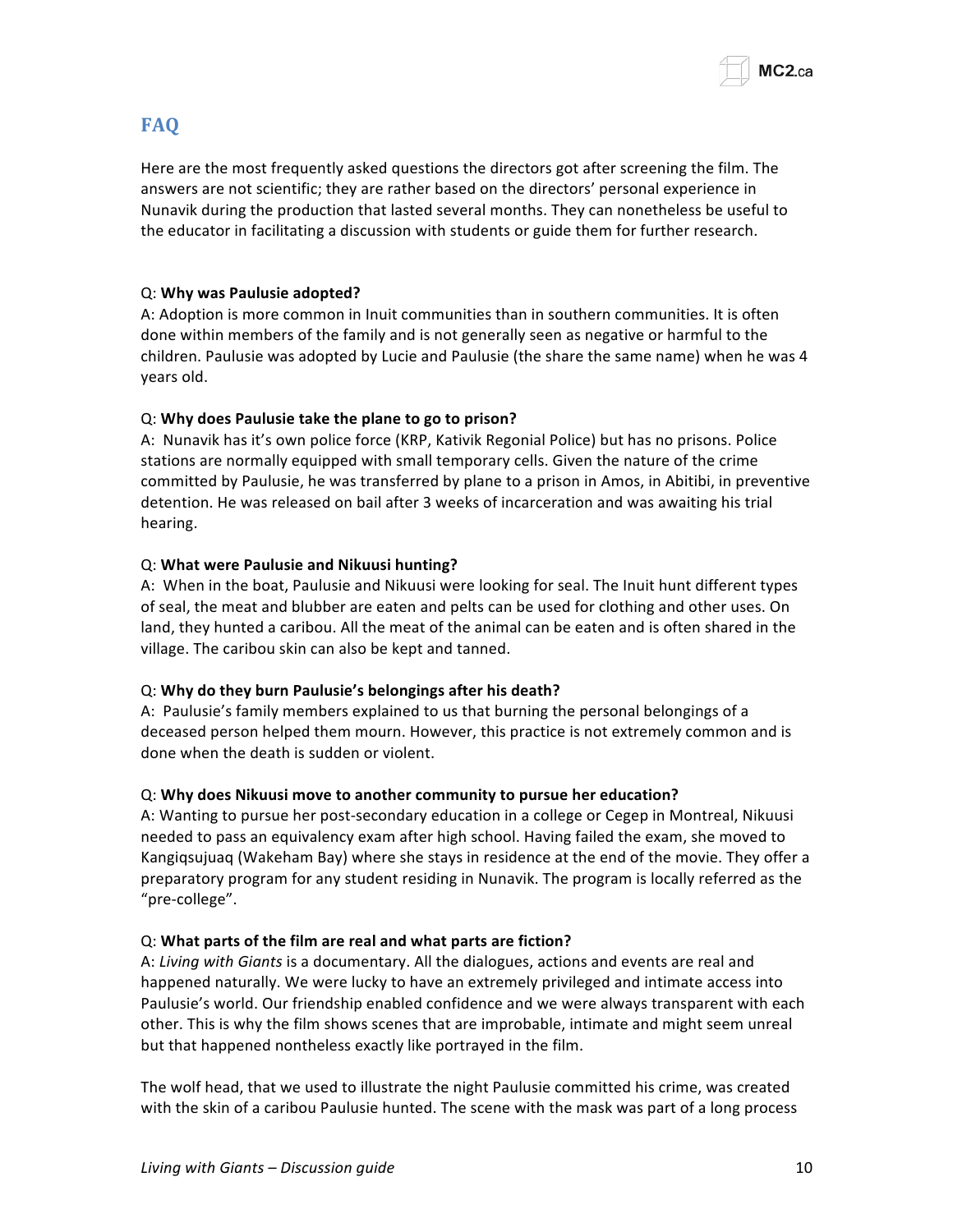

of discussions we had with Paulusie. Our hope was to together find a way to explain what happened and for him to help forgive himself for the act he committed. He found it very difficult to accept what he had done.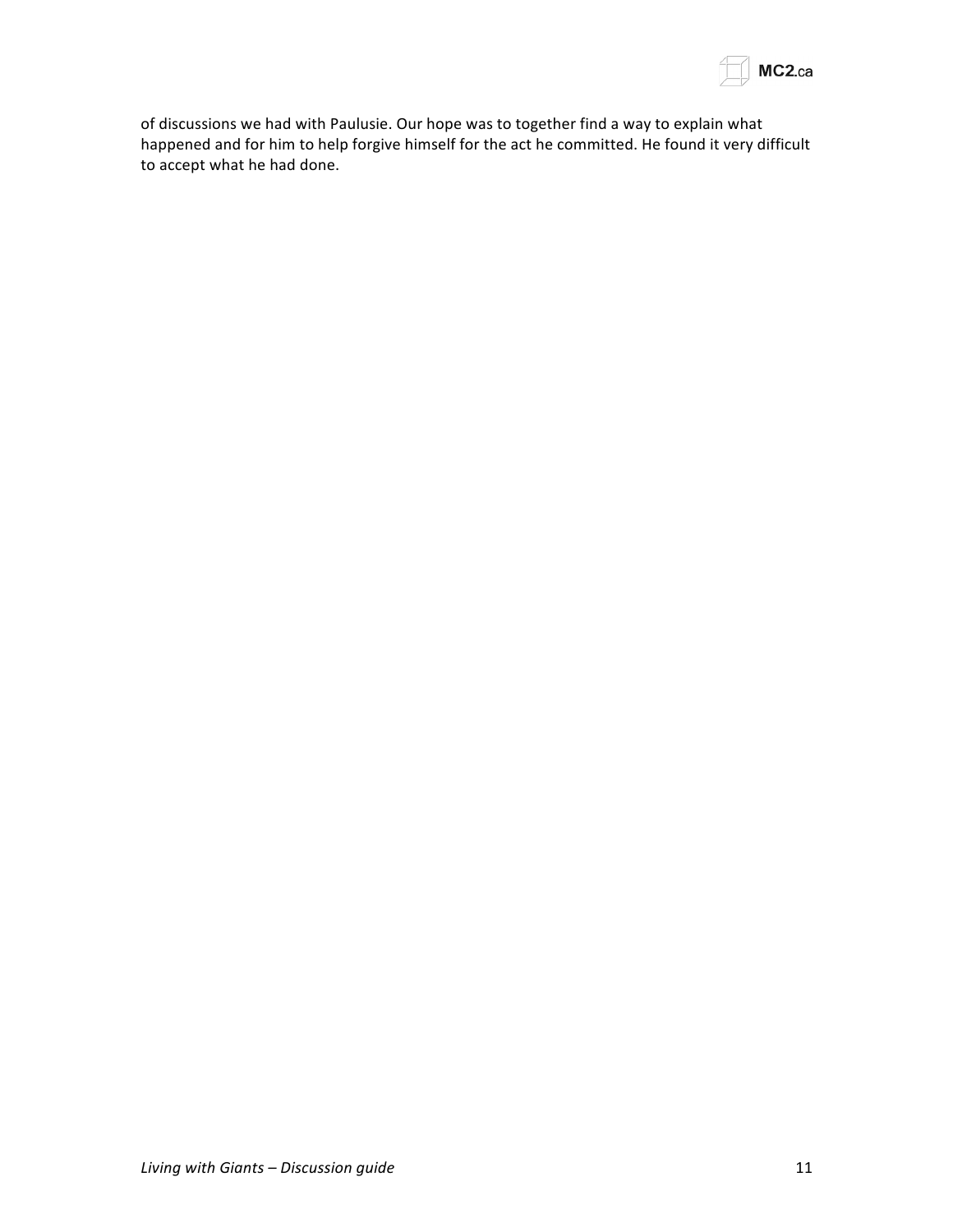

# **THE DIRECTORS' NOTE**

On December 28<sup>th</sup>, 2014, the project we'd been working on since 2013 took an unexpected and tragic turn. Paulusie Kasudluak, the young Inuk man and main subject of our film, committed suicide. Such a tragedy left everyone in pain and confusion. How could this happen?

We met Paulusie during the production of our documentary *Vue d'en Haut*. The standout in a group of twelve aboriginal youth we filmed during an expedition to Peru, once production was complete Paulusie jokingly told us, "You should come up north to Inukjuak one day and make a *movie about my life!"* 

None of us would have guessed that this conversation was the beginning of a long and trusting relationship. In 2013, we were invited into his world, into his life, where we met his family, friends, and his girlfriend Nikuusi. Paulusie was a proud Inuk and a hunter that provided food for his family, something very few young Inuit still do today. We were amazed by his optimism, his joy, and his ability to find a balance between traditional values and culture and modern life.

It's with Paulusie that we discovered the arctic in its purest and rawest form. We saw beauty, but also darkness. Whether consciously or not, he wanted us to capture every nuance that the North had to offer. We insisted on filming the beautiful, the poetic, the magical. But, despite his lively and charismatic personality, he made a point to remind us through his actions and words that his world was not always an easy place.

The grieving process took time, but it was reassuring to know that his entire family and community supported our efforts to make the best film possible. They were aware we would be tackling some very hard and pressing issues, but trusted our approach and knew that we would make a positive film that they, as a nation, would be proud of.

Our project has now become more than a film. It carries weight and social responsibility. Although some may say the topics addressed in our film are sensitive, if not controversial, in the national context, we feel our film is necessary. Intimate stories like Paulusie's help us better grasp the beauty, the subtleties, and the complexities of life for today's aboriginal youth.

Paulusie will not have died in vain. The energy and love he put into his 20 years on Earth will live on. We told him that we chose him for our film because he could become a great representative of his community; that he was a role model, an inspiration, and had the potential to break cultural barriers. All of this remains true. His story speaks to that, while at the same time cruelly reminding us why we should care more about what's happening in the North. Through his charm and his ability to draw people from all walks of life into his story, Paulusie in his own way has become a legend.

Living with Giants has been a roller-coaster ride of emotions, with its fair share of risks and challenges. But after nearly three years of production, we feel that everything has finally come together. For us, this is the project of a lifetime. We're ready and feel confident about sharing this story with the rest of the world.